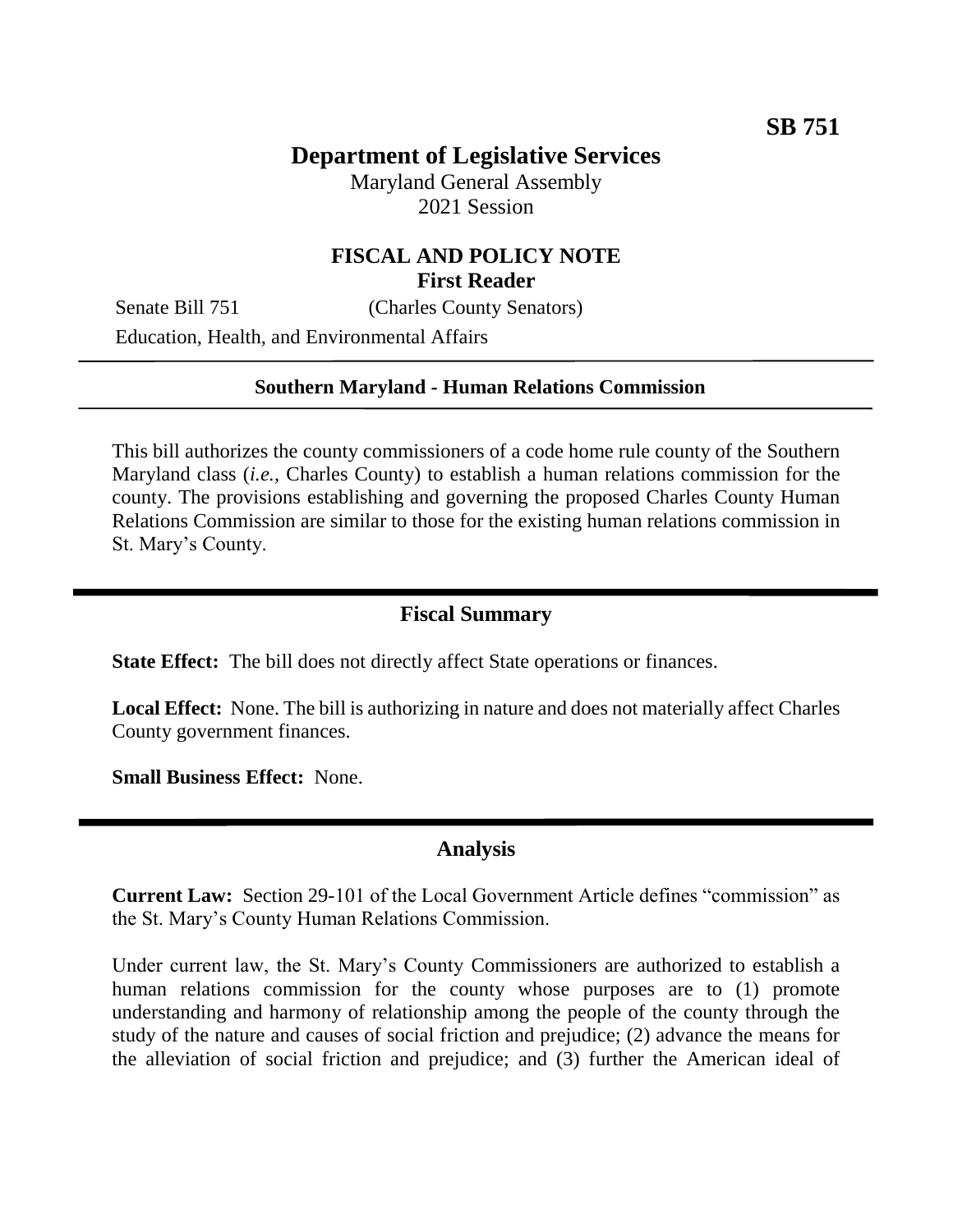equality and justice. The St. Mary's County Commissioners are authorized to appropriate money for the administrative support of the commission.

The St. Mary's County Commissioners must (1) determine the size of the commission; (2) appoint the members of the commission; and (3) ensure that the membership of the commission reflects the diversity of the people of the county.

Members serve on the commission for four years and their terms must be staggered in a manner determined by the St. Mary's County Commissioners. The members must select a chair and a vice chair who serve for a period of one year. The members are not authorized to serve as the chair and vice chair for more than two consecutive terms or to receive compensation as members of the commission.

The human relations commission is authorized to (1) provide advice and assistance related to the filing and processing of grievances and complaints of discrimination with the appropriate federal and State agencies; (2) educate the community on the rights and responsibilities of people relating to housing, employment, and public accommodations; (3) advocate for the removal of all vestiges of discrimination; and (4) assist in nonbinding alternative dispute resolution. The commission must use its influence and persuasion to direct the efforts of the community to solving problems that many times are the basic reasons for racial tensions. In addition, the commission must encourage and ensure equal treatment of all people, without regard to race, color, religion, ancestry, national origin, sex, age, marital status, or physical or mental disability in compliance with federal, State, and local laws and regulations related to housing, employment, and public accommodations.

The commission must hold confidential any information and records obtained by a predecessor county body that was authorized to perform a function similar to that of the commission before July 1, 1997. The commission must file with the St. Mary's County Commissioners a comprehensive report of its activities at least once every 12 months; however, the commission is not authorized to reveal any confidential information in the report to the county commissioners.

#### *Forms of County Governments in Maryland*

Maryland counties operate under three forms of government: commission; charter home rule; and code home rule. Charles County is currently the only Southern Maryland county with a code home rule form of government. **Exhibit 1** shows the form of government for each Maryland county.